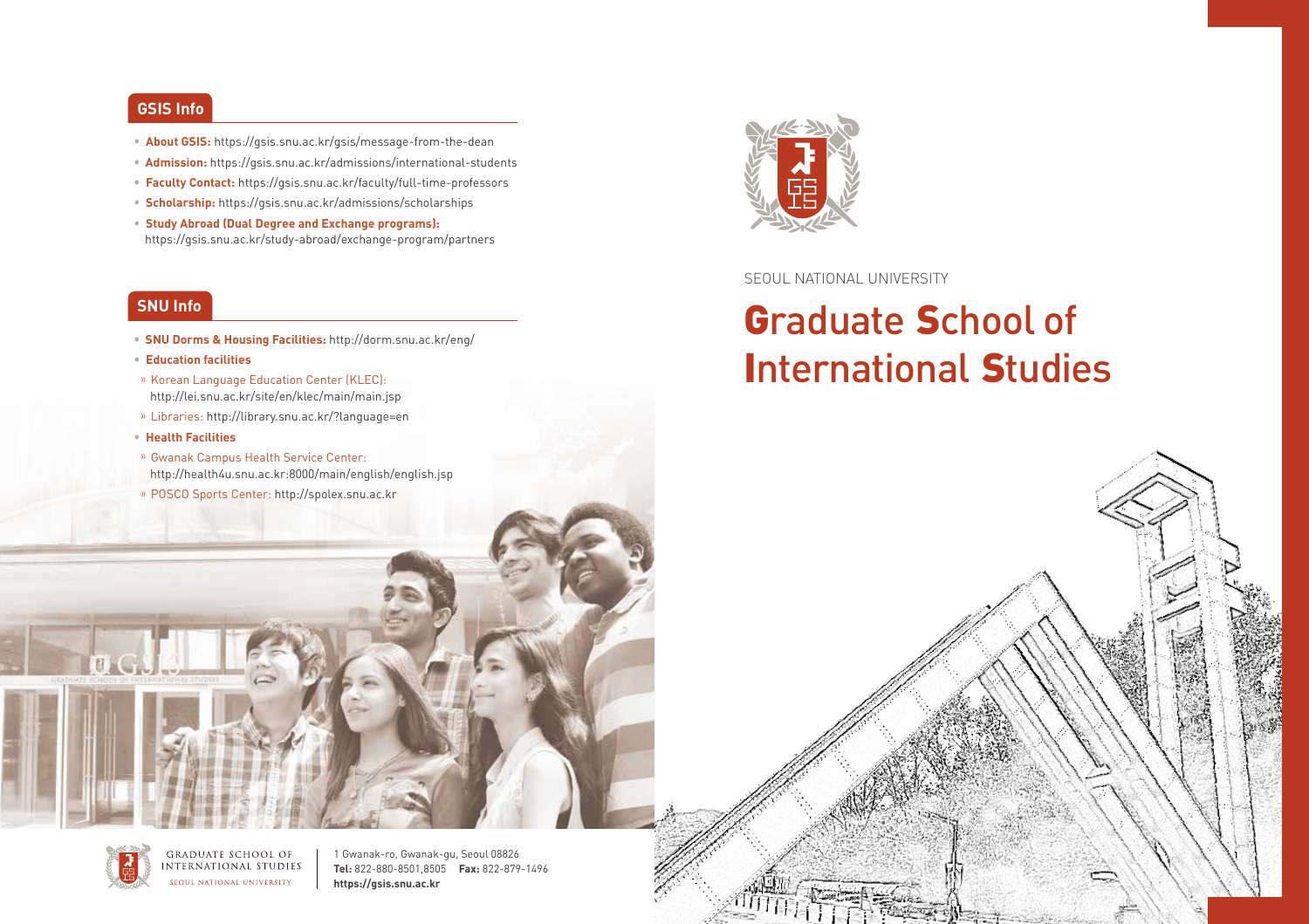### **G**raduate **S**chool of **I**nternational **S**tudies

#### Think Globally, Act Regionally

As a member of the Association of Professional Schools in International Affairs (APSIA), the Graduate School of International Studies at Seoul National University is widely acknowledged as one of the global leading institutions of International Studies. GSIS offers regular master's and doctoral programs for the students and scholars who want to advance their interdisciplinary research and knowledge in various fields of international and area studies. By serving as a source of knowledge, skills and idea creation, GSIS seeks to contribute to promoting the mutual understanding, peace, and prosperity of the nations, both regionally and globally.

### **A**cademic **P**rograms



#### Dual Degree Partners

ESSEC Business School in France, University of Tokyo: Graduate School of Public Policy, Eberhard Karls Universitaet Tuebingen: Faculty of Humanities, Katholieke Universiteit Leuven: Faculty of Humanities and Social Sciences, Peking University: School of International Studies

### **E**xecutive **P**rograms

- Global Leadership Program (GLP): http://glpceo.org/
- China Advanced Management Program (CHAMP)
- FTA Leadership Program: https://gsis.snu.ac.kr/academics/special-programs/FTA-business-strategy-program

## **R**esearch

#### • Research Institutes

- » Institute of International Affairs(http://publication.gsis.snu.ac.kr/)
- » Institute for Japanese Studies(http://ijs.snu.ac.kr/en)
- International Studies Library (http://library.snu.ac.kr/libraries/international-library)
- Journals
- » Review of International and Area Studies (http://publication.gsis.snu.ac.kr/)
- » Journal of International and Area Studies (http://publication.gsis.snu.ac.kr/)

## **G**lobal **O**utreach

• CAMPUS Asia Program: This program is educational collaboration among Korea, China and Japan to train a new generation of leaders of Asia. GSIS, along with the School of International Studies at Peking University (PKU) in China and the Graduate School of Public Policy at The University of Tokyo (UT) in Japan, promotes the "BESETO Dual Degree Master's Program on International and Public Policy Studies."

(https://gsis.snu.ac.kr/study-abroad/campus-asia-program/overview)

- Development Cooperation Policy Program (DCPP): This program is offered to promote the sustainable development of the developing countries by fostering higher education for the students from the developing world, which is sponsored by Korea International Cooperation Agency (KOICA).
- Global Leaders in Management and Policy for South Korea and Europe (GLiMPSE): This is a dual degree program built on the collaboration of four renowned education and research institutions of ESSEC Business School, KU Leuven's Faculty of Social Sciences, Seoul National University's GSIS, and KDI School of Public Policy and Management.

# **A**lumni **N**etwork

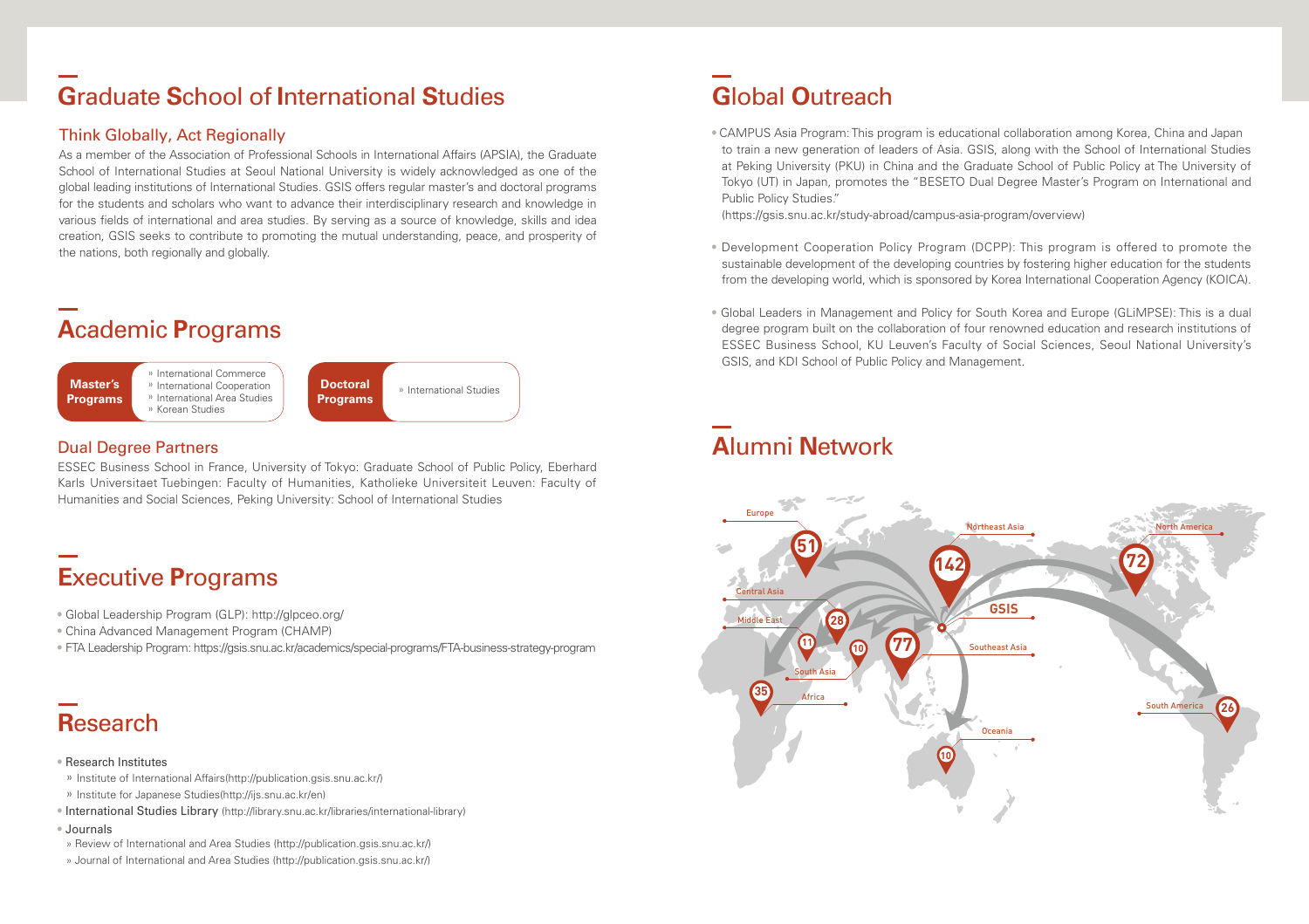*Dean's Message* 

Graduate School of International Studies (GSIS) at Seoul National University aspires to be a premium academic institution in the field of international and area studies. GSIS has distinguished faculty members who are globally competitive and nationally wellknown. Many of them obtained Ph.D. in the U.S., Europe, and Japan. We have also homegrown faculty members. Most of them have working experiences in the U.S., Japan, China and Europe. Some faculty members have wide-ranging practical experiences either in government or public sectors. GSIS is widening its scope of education, covering international cooperation, international commerce, international area studies, and Korean studies. As of September 1, 2016, GSIS is substantially global, with 147 international students from 47 countries currently enrolled as GSIS full-time or exchange students.

 Based on the double-degree agreements with the School of International Studies (SIS) at Peking University, China, and Graduate School of Public Policy (GraSPP) at the University of Tokyo, Japan, GSIS will undoubtedly play a pivotal role in promoting East Asian studies in a larger context of international studies. GSIS will also extend its academic and research cooperation with major professional schools in international studies around the world. In cooperation with the Institute for International Studies, which is affiliated with the GSIS, GSIS will function as a core of research in the field of international and area studies. GSIS also encompasses the Institute for Japanese Studies that stands at the center of Japan and East Asian studies.

 With high standard global outreach, GSIS will definitely place itself as a prime institution in the world that cultivates global leaders in coming years.

 I hope you continue to show your interest in GSIS activities. Your support and encouragement would give energy to enhance us to become faster, higher, and wider.



Cheol Hee PARK Dean, Graduate School of International Studies

Seoul National University